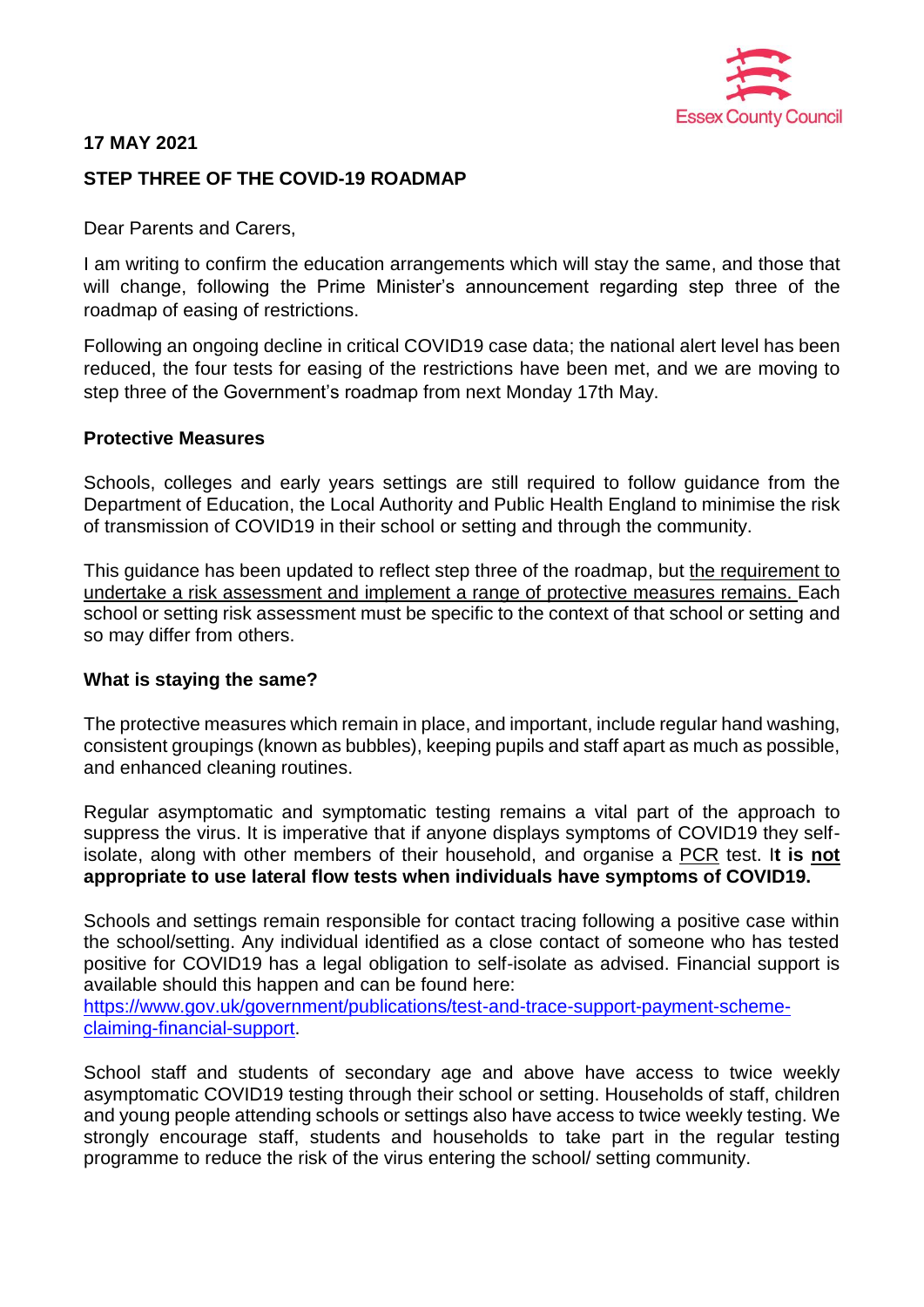

# **What is changing from 17th May?**

Face coverings will no longer be required for students in classrooms or communal areas in schools and further education settings. Face coverings will also no longer be recommended for staff in classrooms. Face coverings should still be worn by staff and visitors in situations outside of classrooms where social distancing is not possible (for example, when moving around in corridors and communal areas). This includes parents and carers entering the school grounds to collect/ drop-off pupils.

Schools will be permitted to take domestic residential education visits. Some schools have already taken the difficult decision to cancel or reschedule trips due to uncertainty over the restrictions and the time needed to organise such trips. However, if these go ahead there will be a risk assessment prepared, which identifies the additional protective measures in place, and your school will share this with you. This will include protocols for responding to a case of COVID19. International travel is still not possible.

Limits to the sizes of groups for wraparound care and clubs/activities are being lifted. Pupils and students must still remain in consistent groups and adhere to the risk assessment for that provision.

Your child's nursery, childminder, school or college can give you more information about their risk assessment and protective measures. We ask that you continue to adhere to these to support schools and settings to remain a safe place to learn and work and support the continued decline of the virus.

### **Attendance**

School attendance became mandatory again from  $8<sup>th</sup>$  March; this means it is your legal duty to send your child (if they are of compulsory school age) to school regularly, if they are registered at one.

A small number of pupils may still be unable to attend in line with public health advice because they:

- have symptoms or have had a positive test result
- live with someone who has symptoms or has tested positive and so are a household contact
- are a close contact of someone who has COVID-19
- are one of the very small number of pupils under paediatric or other specialist care and have been advised by their GP or clinician not to attend.

Shielding advice has been paused nationally from 31 March - all critically extremely vulnerable (CEV) pupils should attend their school unless they are in one of the above categories. Pupils who live with someone who is CEV should also continue to attend school as normal.